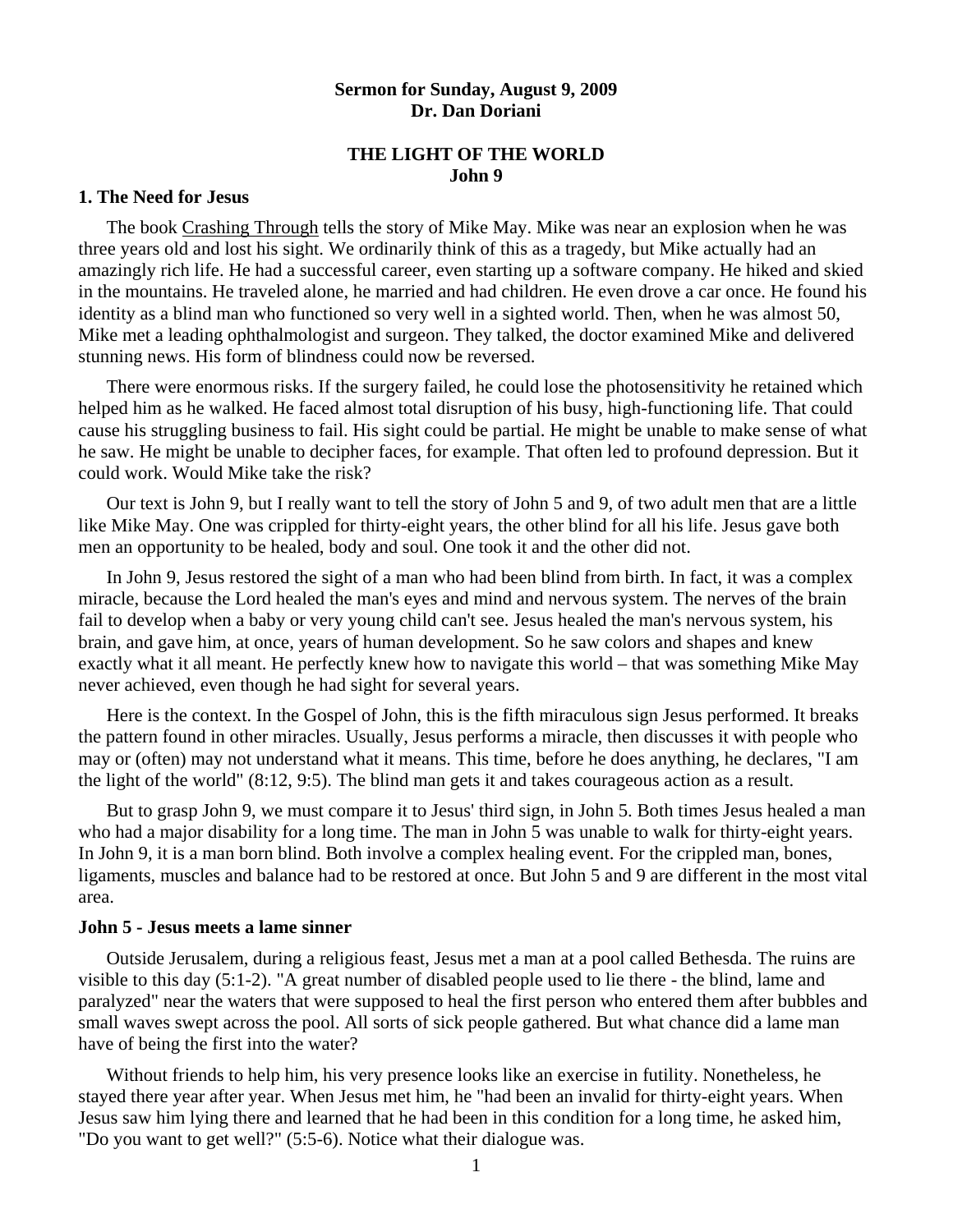First, Jesus asks him a question: "Do you want to get well?" If we didn't know better, we might think this was a foolish question. Of course he wants to get well! Everyone who is sick wants to get better.

 Or do they? Actually, some people don't want to get better. They've adjusted to their illness. They find their identity there. "I am a lame person. I am addicted to… alcohol or some drug." People find identity in shattered relationships - "I'm the woman who has an impossible husband." Or a bad work history. Or an illness. Sadly, the problem has become essential to their identity. They are a victim, a sufferer. People pity them, care for them, year after year. This man has been lame for thirty-eight years. He has learned to survive, to negotiate the world in his condition.

 Remember Mike May - the blind guy who gets along very well through Braille and echo-location. He can ski, run his own business. "I'm fine as I am."

 The same holds for the need for Jesus. Lots of people have all sorts of wounds and aches in life, but they don't want Jesus. They can take care of themselves. Life is hard, but they've adjusted, adapted, lowered expectations. They will live with the pain.

 People with a long term disability don't always want to get better. Jesus knows this so he asks, "Do you want to get well?"

 The man doesn't say, "Yes." He says, "I've given up." That is, "I have no one to help me." No one helps him into the healing waters. That implies "I'd like to get better." Close enough! Jesus heals him with a word: "Get up! Pick up your mat and walk." At once the man was cured; he picked up his mat and walked" (5:8-9).

 This took place on a Sabbath day. No surprise, as he walked off, religious leaders noticed that he was working on the Sabbath by carrying a reasonably heavy item and accosted him for illegal labor. He passes the buck. "The healer said to me 'Pick up your mat and walk'" (5:11).

 Let's notice what's missing: The man didn't praise God. He didn't thank Jesus. He doesn't explain things to the authorities. He just says, "Don't be upset with me! It's not my fault. The healer made me do it."

 "Who was that?" they ask. But he doesn't know, for Jesus had slipped away (5:12-13). But Jesus knows what's in a man, so he finds him and warns him, "See, you are well again. Stop sinning or something worse may happen to you. Go and sin no more." (5:14). On this occasion – this occasion - the illness was connected to some sin in his life. He needed to search himself and repent of his sin.

 But no. Instead of searching himself, the man reported Jesus to the authorities at once (5:15-16). That may be naiveté – maybe he doesn't know about Jesus and the authorities. More likely it's treachery. He should see that the leaders don't think well of Jesus (5:10-12). They ask, "Who is this fellow?" and "Who told you to work on the Sabbath?" At any rate, he sensed that he was in trouble with the authorities and pointed them at Jesus – "He told me to work on the Sabbath."

We want to empathize with a man who was unable to walk for years. But the man did not see his need to enter a relationship with Jesus. He received the healing but, didn't take it as a sign.

 The sign said Jesus is a healer. If we are honest, physical ailments are not our ultimate problem. The crippled man takes no interest in Jesus. He doesn't listen to Jesus. He simply tells the Pharisees, "Jesus made me work on Sabbath. Work it out with him," and moves on. This isn't opposition, it's indifference. He doesn't see his need of Jesus. The healing of the man born blind, Jesus' fifth sign is the opposite in almost every way.

 The healing of the man born blind demonstrates that he is the light of the world. It raises a question: who will see and how much? In the end, the man born blind sees more than anyone, while those who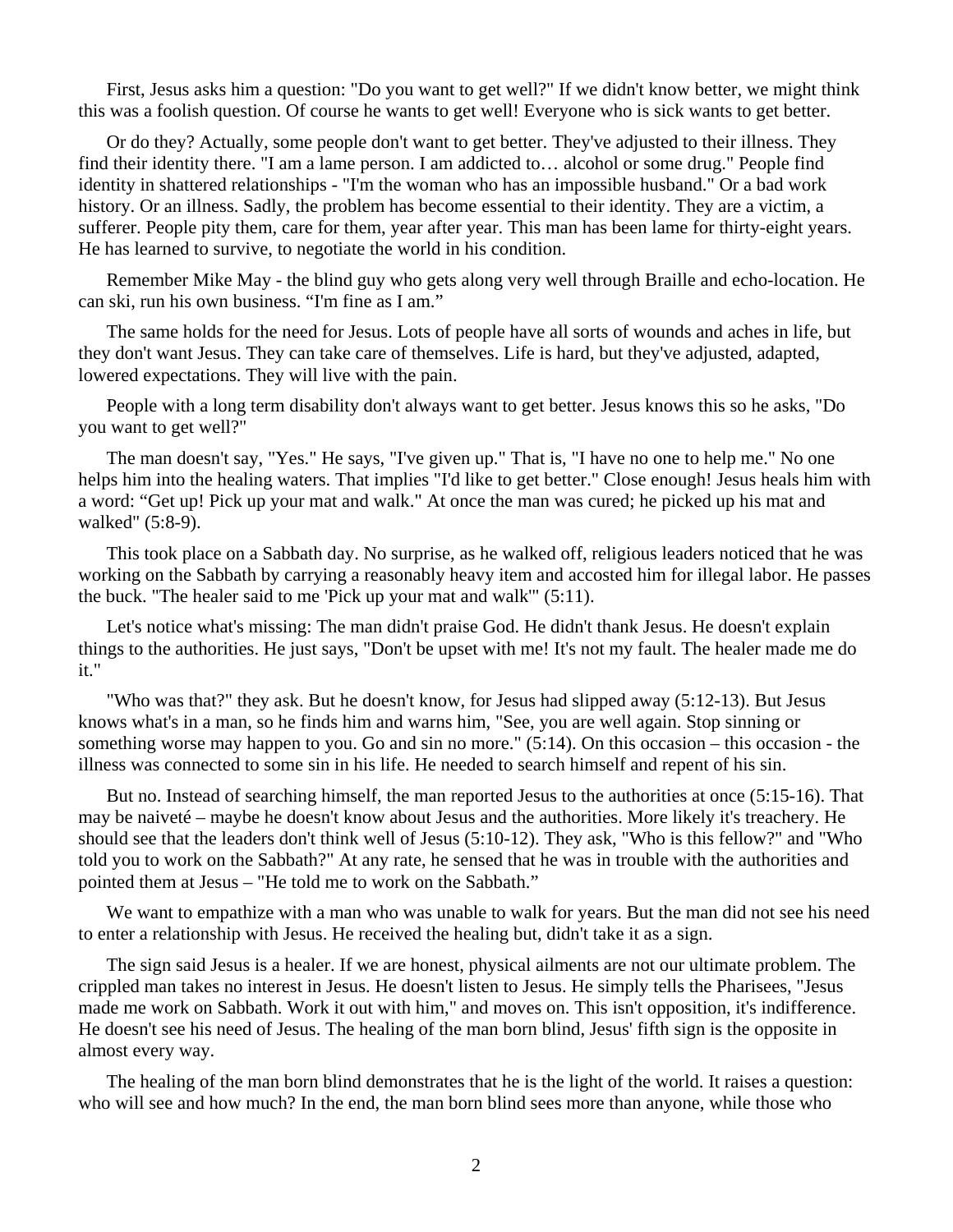think they see are blinded by the light of Jesus. Jesus shines his light on his people and shepherds them (9:39-10:22).

The scene starts with a question. As the disciples walked with Jesus, they saw "a man blind from birth" and asked, "Rabbi, who sinned, this man or his parents, that he was born blind?" (9:2)

 In Jesus' day, people over-spiritualized illness. They assumed that all tragedy and disease was a direct consequence of sin. Today, we de-spiritualize illness. We believe germs, microbes and bad genes cause all illness. We see a link between sin and illness only in obvious cases such as sexually transmitted diseases.

 Scripture links sin and illness on some occasions. Jesus said, "Your sins are forgiven," then healed a paralytic (Luke 5:20). He healed the man in John 5 and said, "Stop sinning or something worse may happen to you" (John 5:14). Deuteronomy directly links sickness to the national sins of Israel. Bad harvests and sickness come when Israel rebels. But the covenant family enjoys God's blessings when it is faithful (Deuteronomy 28:58-63, Psalm 32, Proverbs 3:28-35, 13:13-23, Ezekiel 18, Corinthians 11:30, Acts 12).

 So the disciples ask, "Who sinned?" Jesus answered: "Neither this man nor his parents sinned," said Jesus, "but this happened so that the work of God might be displayed in his life." Sin is no part of the picture. That seems to be the case most of the time: Sickness is not the result of personal sin. Job's friends were wrong. (Job 8:1ff., 22:1 ff). Job did not suffer because he sinned (9:13-21, 29:1-30:31 cf., Ecclesiastes 3:16-22, 5:12-17, 6:1-9).

 When we're sick, James says we should consider the possibility of sin and examine ourselves. A time of reflection and self examination can't hurt. If sins come to mind, we should repent, confess, and know that the Lord graciously forgives all who repent.

## **2. The Work of Jesus – the healing**

 Before he did anything, Jesus said "I am the light of the world" (9:5). Then he spat on the ground and "made some mud with the saliva, and put it on the man's eyes." Then he told him, "Go… wash in the Pool of Siloam…" So the man went and washed, and came home seeing. Meanwhile, Jesus moved on.

 Soon his neighbors noticed a healthy man who looked like the blind beggar they had long known. "Is this the same man who used to beg?" they wondered. They debated and finally he told them, "I am the man… The man they call Jesus made some mud and put it on my eyes, [I washed] and then I could see." (9:9-11).

 The people called in the Pharisees. To the people, the Pharisees were simply the local religious leader. This looked like it might be an act of God, so they called their leaders for comment. This is normal (9:13).

 But as the Pharisees arrive, we learn that the healing occurred on the Sabbath. By their code that is sin. Their tradition, their interpretation of the law said that a physician may heal someone if their life is threatened. Otherwise healing on the Sabbath is work, therefore a sin. Since blindness isn't lifethreatening, they think Jesus is a sinner and lawbreaker.

 Some Pharisees said, "This man is not from God, for he does not keep the Sabbath." (9:16). More than that, he is dangerous. His very power shows he could lead the people astray – (cf Deuteronomy 13).

 Others disagreed, asking, "How can a sinner do such miraculous signs". That is, he must be "from God." It is so rare that the blind are healed; and, in the Old Testament, never someone born blind. This must be the power of God and he wouldn't bless a sinner to do such signs (9:16, Deuteronomy 13:1-11, 18:20-22, Revelation 11).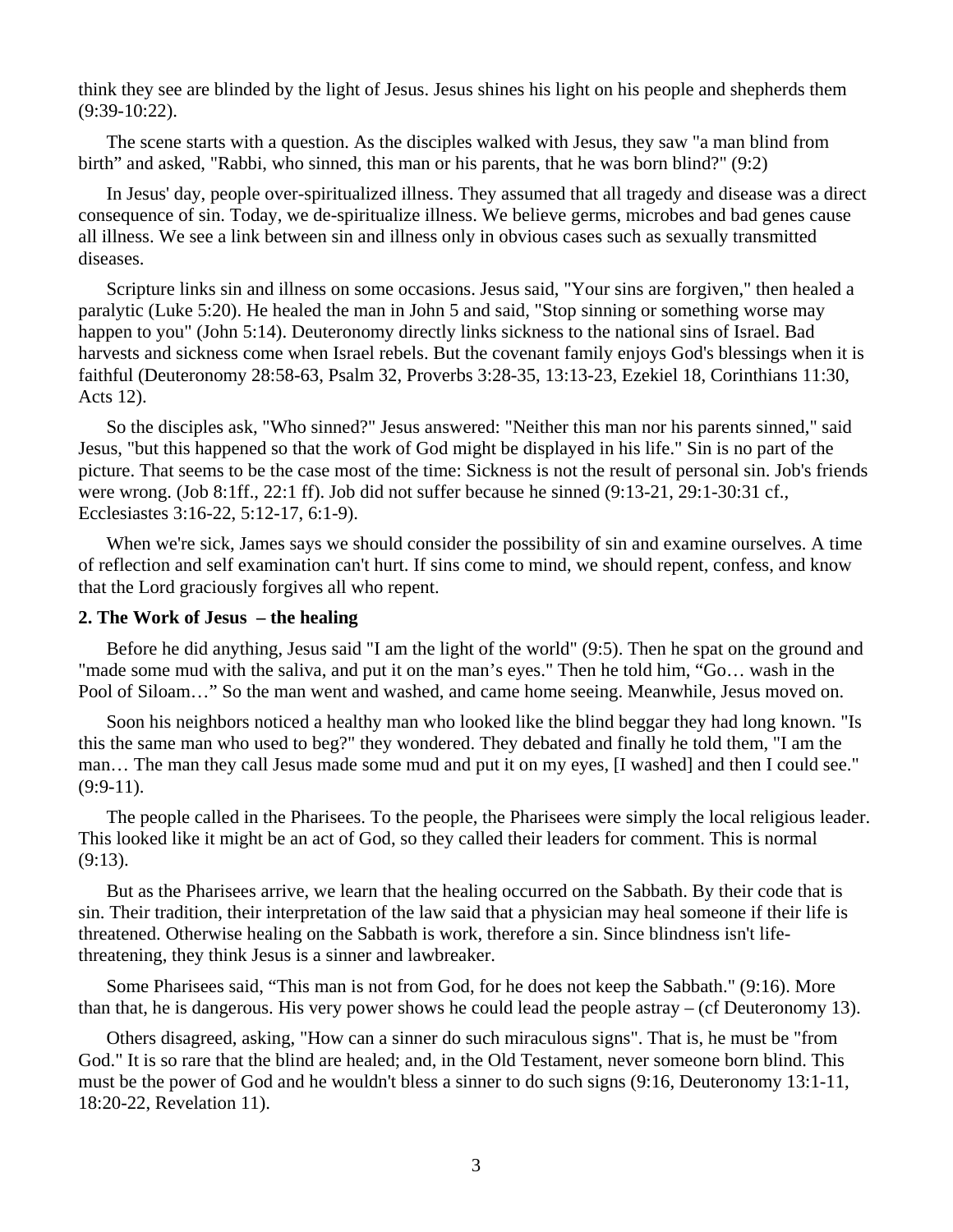The irony is that this argument is technically incorrect – sinners **do** perform signs. There are evil or demonic wonders, such as Pharaoh's magicians (Exodus 7:22). But the people come to the right conclusion.

 The other Pharisees are technically correct: a miracle, a mighty deed, may or may not show someone is from God. They say: he has power and he breaks the Sabbath law, therefore he is a sinner.

 That is their mistake. Jesus didn't follow their view of the law, true. But Jesus says God gave the law for the good of humanity, for the sake of love and mercy, quoting: "The Sabbath was made for man/humanity, not man for the Sabbath" (Mark 2:27). God's good law teaches us how to do good and show mercy every day. The purpose of the law is to promote love and mercy. (Matthew 9:13).

### **Questions**

 The Pharisees decide to resolve their disagreement by investigating. They ask the blind man what he has to say. His reply, "He is a prophet." He is an agent of God. (9:17)

 This leads the Pharisees to question the claim of a miracle. They call the parents. They say it is their son, but they also recognize a bad scene and want to get away from the controversy. So they say, "He was born blind. But how he can see now, or who opened his eyes, we don't know? Ask him" (9:20-23).

 The testimony of a miracle isn't going away, so the Pharisees press: What are you hiding? Tell us the whole truth. Their minds are made up by now and they are rough, even contemptuous with the blind man: "We know that this man is a sinner." But the blind man holds firm.

 "One thing I know, I was blind, now I see" (9:24-25). That, friends, is a great confession. It is completely different from the man in John 5, who throws Jesus to the wolves. The "blind" man stands firm: "This I know. I will not be shaken." He doesn't know everything, but he knows this and he sticks to it. "I was blind, but now I see." This is the decisive testimony and personal witness that every believer should have. We don't know everything, but enough

- God created all things. It was complex, amazing, confounding, but good.
- We rebelled humanity as a whole, you and me in particular. The result is pain brokenness, sin, rebellion. blindness, death, cowardice, lies.
- Jesus, true man and truly God, entered this world to heal, so we can see again.

 Jesus' miracles are signs, pointing beyond the physical. Whatever the quality of our eyes, we all need vision. In fact, in this scene we have Pharisees with sound physical eyes laboring under spiritual blindness. None are so blind as the one who will not see – and the Pharisees refuse to see.

### **Apply traits of blindness – apply to self**

 For them, religion is chiefly about law: What acts are legal, illegal on Sabbath? Who has religious authority? True religion is never primarily about law.

 If you find yourself thinking about the law and what you must do and what you failed to do and the consequences of your failure, you're missing the point. The point is that God enters lives and gives us sight, so we see and show mercy like him. The law blesses **after** we receive mercy and see.

 Another way to view the Pharisees' problem: overwhelming self-confidence that they are guardians of truth and law. They have every chance to be corrected, but they refuse, close ranks and attack those with another view. But true faith is humble. True believers repent. We learn and we are open to correction.

 False religious leaders are self-serving. The Pharisees frighten the man's parents, attempt to bully the blind man and ultimately treat him with contempt. When he keeps testifying to Jesus in response to their questions, they finally lash out. "You were steeped in sin at birth; how dare you lecture us!" Then they threw him out (9:34).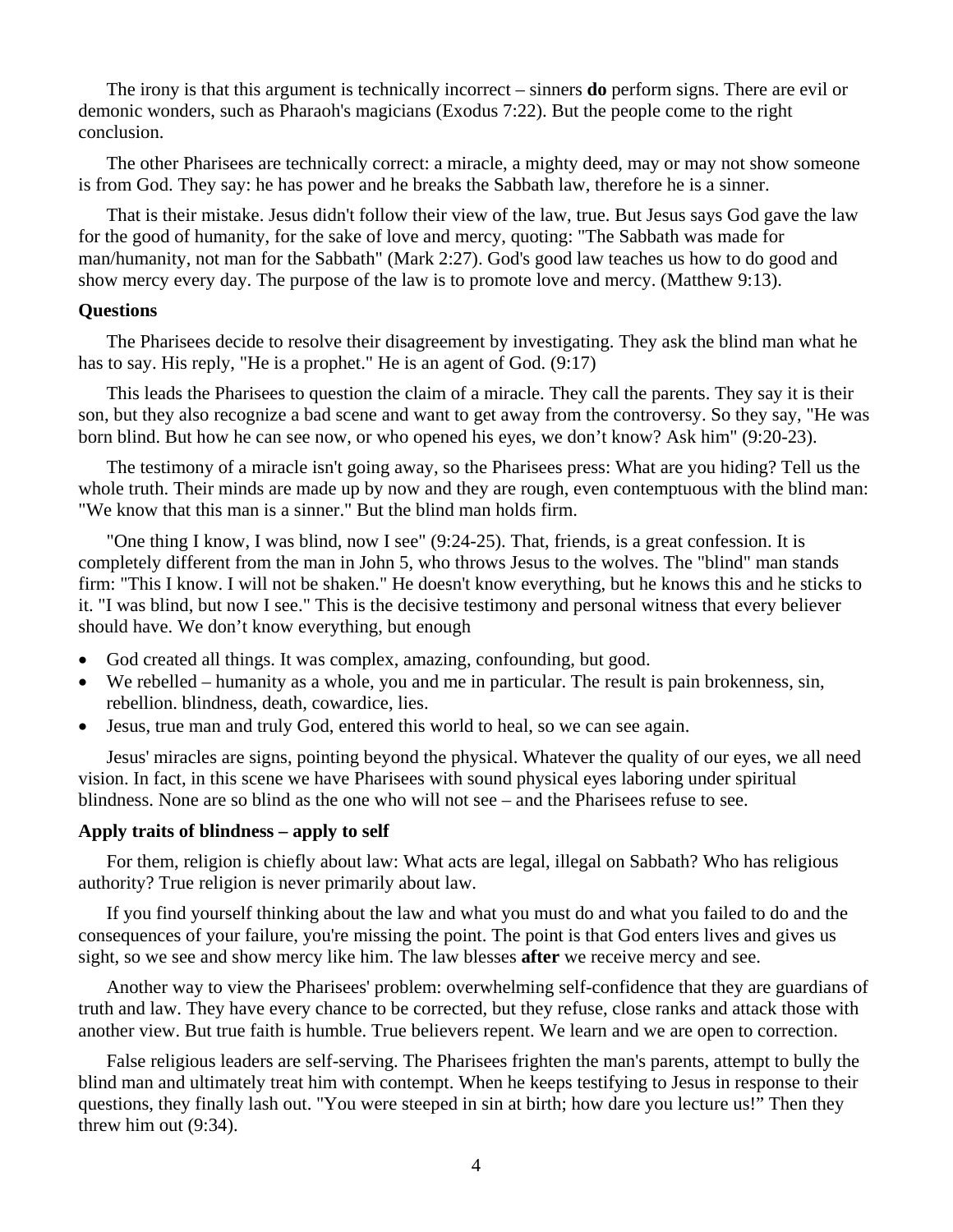Godly leaders, true leaders are different. Listen, all: We care, provide, protect. In 1 Kings 12:7, Solomon died and his son Rehoboam took the throne. The people asked for tax relief, for Solomon had steadily demanded more from the people. Rehoboam had two groups of advisors – his young friends and Solomon's wise advisors. Young men said, "Show them who is boss. Make your rule heavier." But Solomon's advisors said, "If today you will be a servant to these people and serve them and give them a favorable answer, they will always be your servants." Leaders serve their people first, then the people gladly follow.

#### **Back to the story… New Life with Jesus**

The Pharisees push**: "**How did he open your eyes?" (9:26). Weary of their questions, knowing that their "inquiry" is a sham, the man switches to sardonic humor: "Are you asking these questions because you want to become his disciples, too?" (9:27). This prompts an explosion of abuse (9:28-29). The blind man steps in and defends Jesus.

 "He opened my eyes" and "We know that God does not listen to sinners. He listens to the godly man who does his will." For this, they cast him out, "You were born entirely in sin. And you will lecture us!" (9:30-34). This is cruel, but revealing – so they do believe he was blind, that Jesus healed him.

 The Pharisees throw the man out, but Jesus seeks him for a climactic encounter. "Do you believe in the Son of Man?" (9:35).

 "Who is he, sir, that I may believe in him?" (9:36). So Jesus told him. "He is speaking to you." I wonder how long they spent, Jesus explaining everything. What a marvelous conversation. Better yet, it ends in faith: "Lord, I believe" and he worshiped Jesus (9:37-38). Now he is entirely in the light. He is fully alive.

 It seems obvious, but recall John 5. It's possible to encounter Jesus, see proof of his goodness, meet him personally, and turn away. Be warned!

Our newly sighted man shows the marks of true, growing faith. Can you see yourself here? Or are you on the outside looking?

 Consider the formerly blind man as a picture of growth into faith. First, he washed in the pool as ordered (9:7) When healed he testified to neighbors that Jesus healed him. It began with a simple confession: "The man called Jesus made mud, anointed my eyes and told me to wash, so I did and received my sight" (9:11).

He honed it tighter. "He put mud on my eyes and I washed and I see" (9:15).

He stuck with it in a decisive personal witness "One thing I know, I was blind and now I see" (9:24).

 He grew in understanding. First, "He is a prophet" (9:17). He realized Jesus gathered disciples (9:27). Finally he professed full faith. "Lord, I believe" (9:38).

He remained firm in adversity – as must we. Lesson: If you trust in Jesus, there will be conflict. The godly suffer hardship, even persecution (2 Timothy 3:12). He defended Jesus. "If this man were not from God, he could do nothing" (9:33).

 Compare John 5 and 9. Jesus did not come to a world of sinner aware of their need and eager to be rid of their sin. Indeed, some had a little light and misused it. The brilliance of the true light led them to look aside and take their eyes off Jesus. Neither the cripple nor the Pharisees really saw. Our man saw physically, then spiritually when he confessed faith in Jesus.

We need to ready, too. It's not enough to invite people to church any more, to tell them how great it is saying, "You ought to come." Twenty years ago, yes. Today, you need to talk. You need to tell your friend what you know. Offer to share your life story or open the Bible with them. Tell them what Jesus did for you.